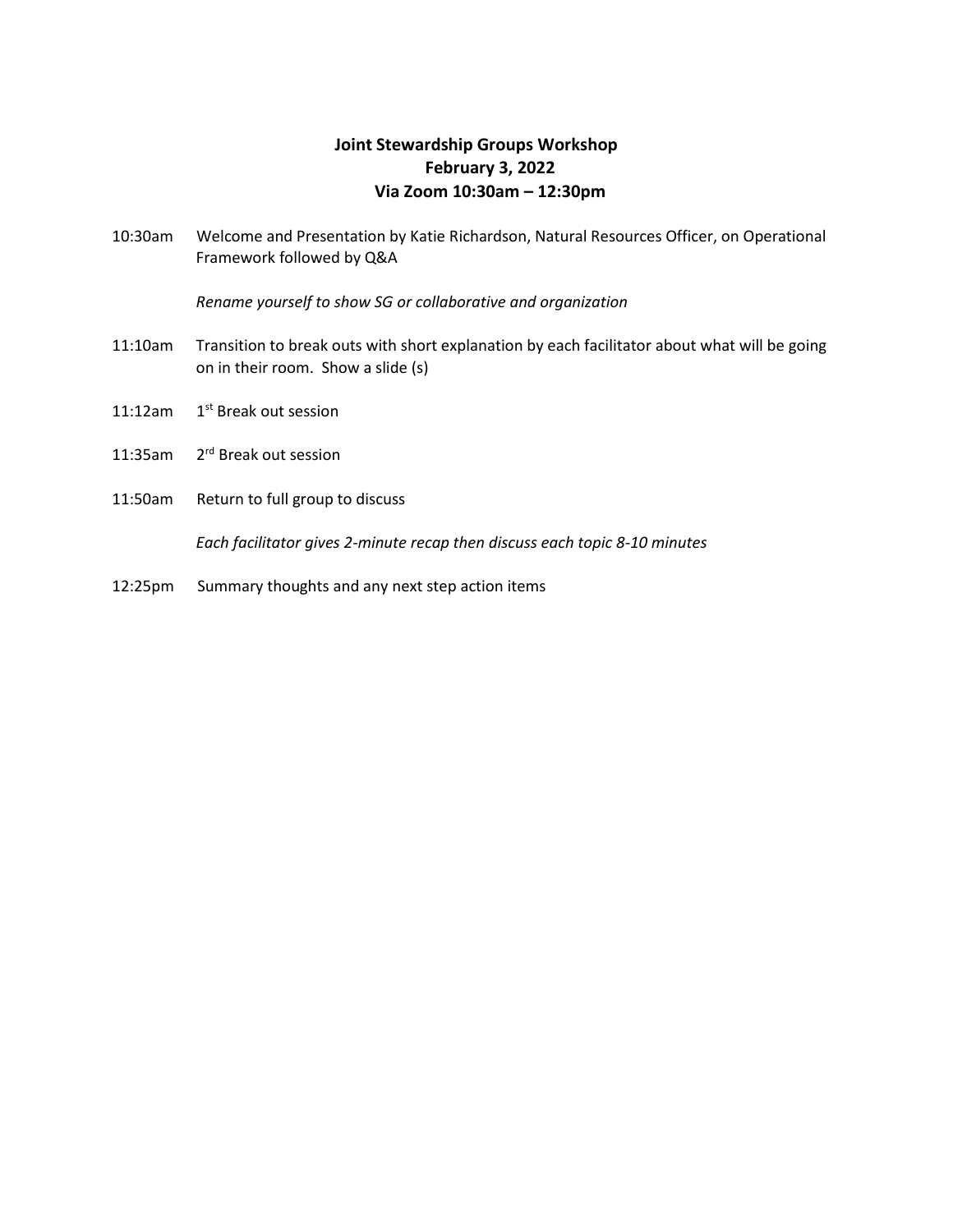Break- out Room #1:

What do you see as the mission of the Stewardship Groups for the coming 3-5-10 years? What would be discussed by stewardship groups to meet your interests in participating (e.g. timber sales review, on-forest projects]? [Kirk facilitates]

## Break-out Room #2:

What is in the scope of work for the stewardship groups and the forest-wide collaborative? Where are there areas of overlap? How will we work together? [e.g. convening ad hoc groups around topics of common interest like beaver, stewardship projects that emerge from NEPA work] [Kailey facilitates]

## Break-out Room #3:

How to increase participation in Stewardship Groups and the Collaborative? [Jane facilitate; Connie co-facilitate, notes; visual of ideas]

- Who to recruit?
- How to function, for example meeting frequency, schedule, combined meetings?
- Field trips